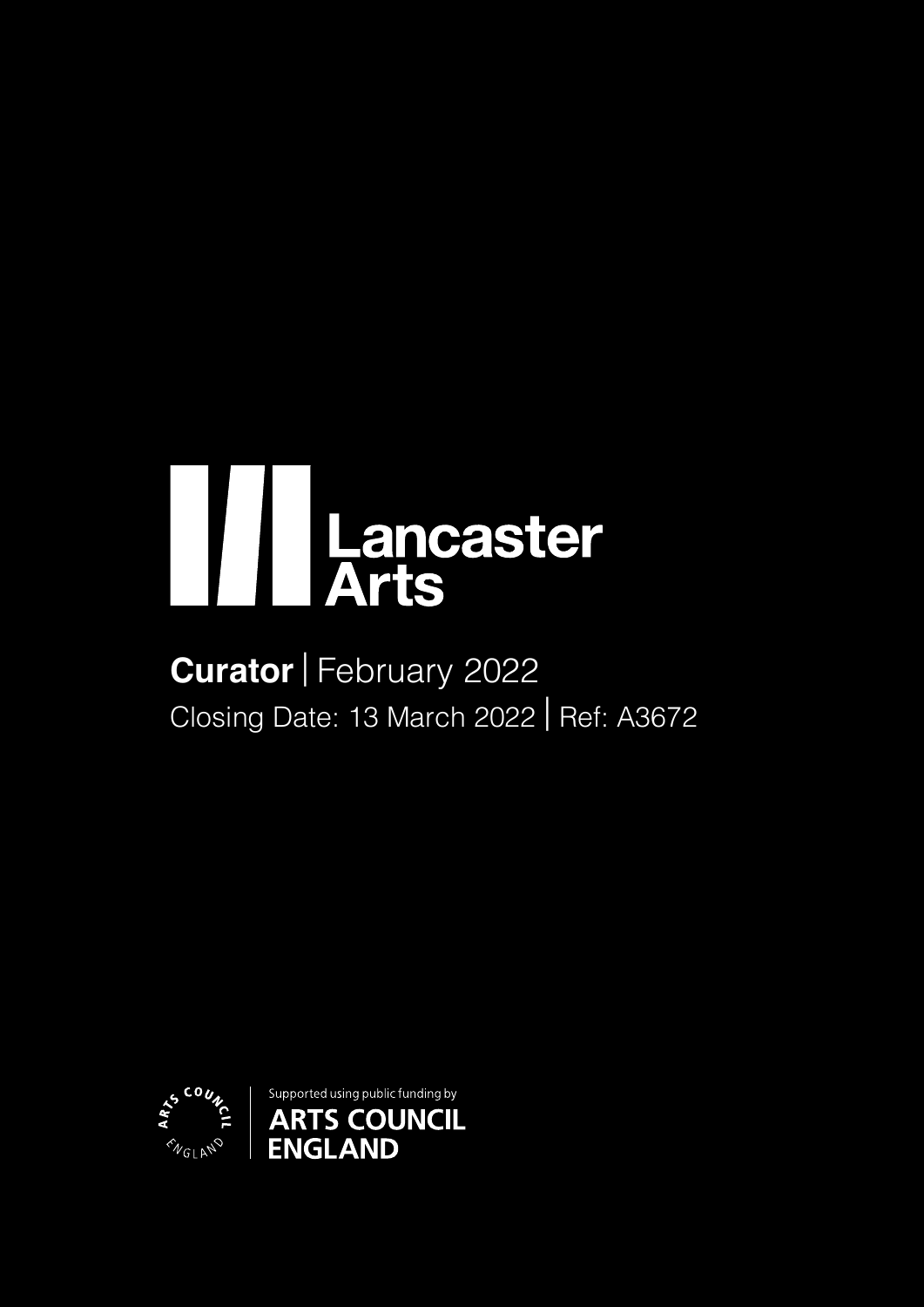## **Lancaster Arts**

Lancaster Arts is excited to be recruiting a Curator to be at the centre of our artistic programme. You will work closely with the Director to realise our potential as a combined arts National Portfolio Organisation, situated within a leading university which is committed to interdisciplinary practice and civic engagement. We operate within an Arts Strategy for the University that places art and creativity at the heart of the institution.

Our programme integrates our presentational programme with commissions and artist development, on the university campus and beyond. You will be highly committed to developing collaborative practices and partnerships that build on our working values and support new and brave artistic practice.

The postholder will be a part of the Senior Leadership Team, helping us shape a new future and supporting our work as a relevant and valued member of the cultural life of Lancaster and the surrounding region. Lancaster Arts is a distinctive, exciting, and ambitious contemporary arts organisation in the northwest of England. We are situated on the campus of Lancaster University, and our venues include the Great Hall, Nuffield Theatre and Peter Scott Gallery as well as regular site-specific work in the district.



Photo: Attendee at the Lives in Print exhibition, July 2018ШI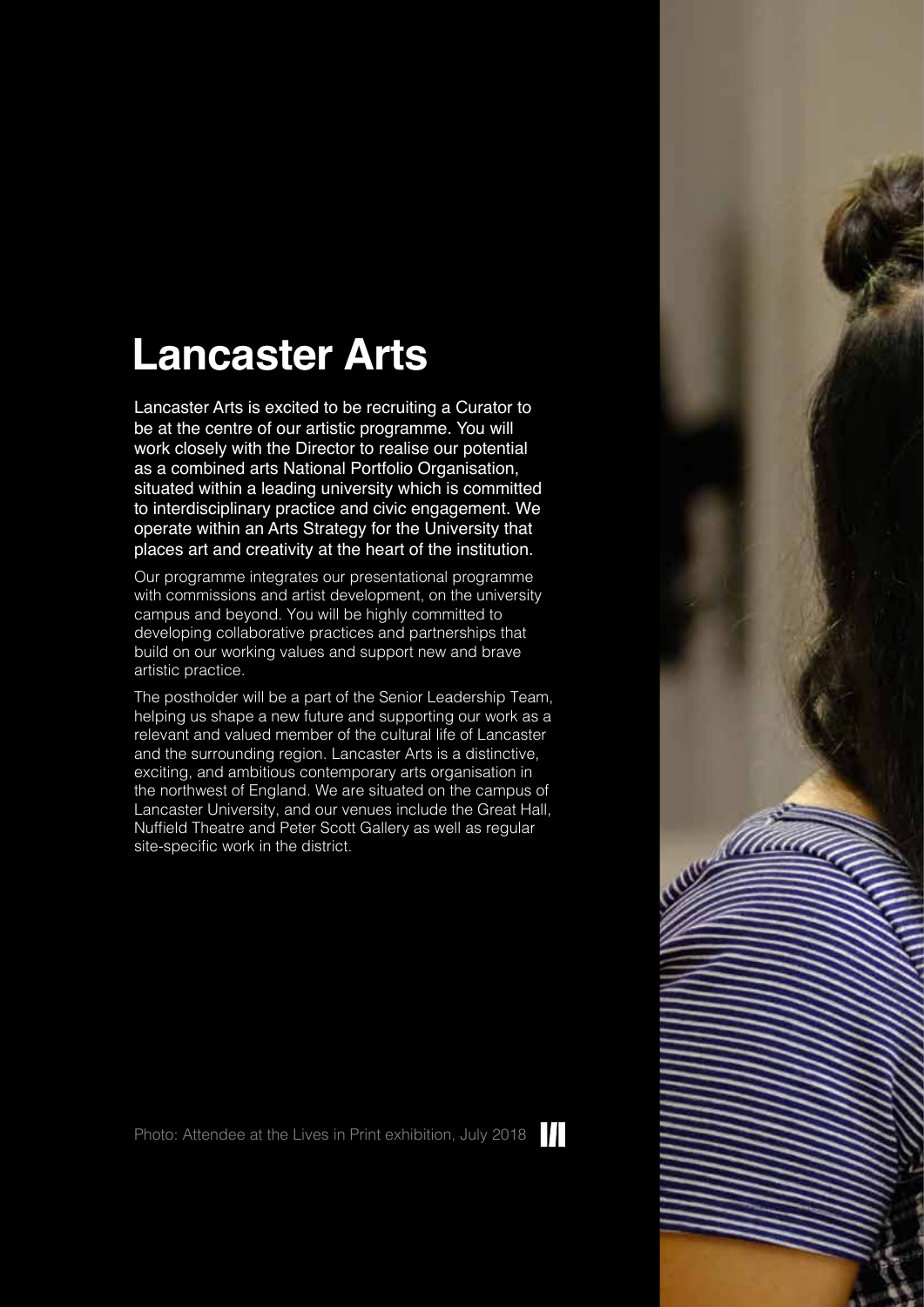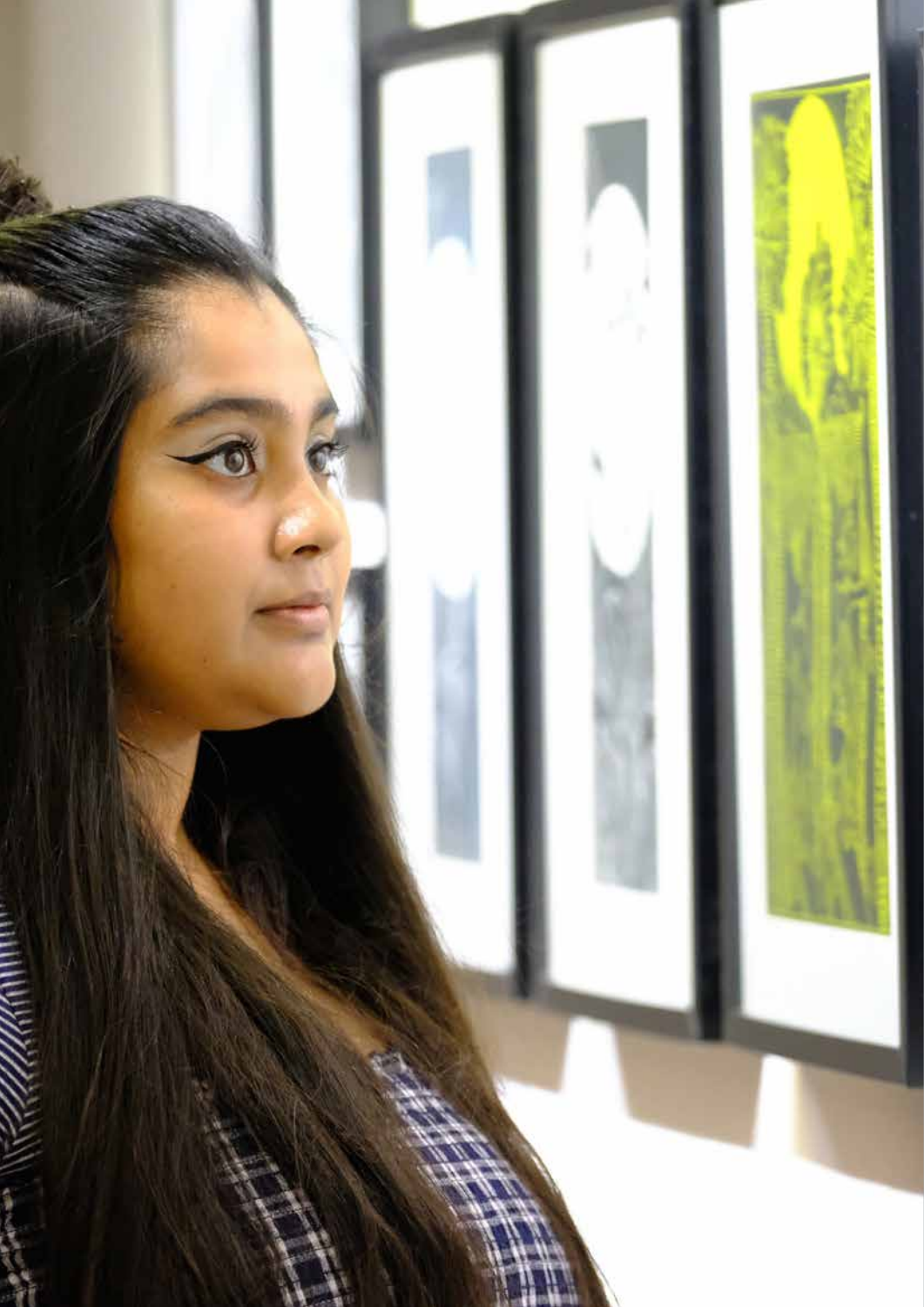# **Our University**

Lancaster University is an international leader in the provision of inspiring teaching and research and ranked 11th in the UK in the Times and Sunday Times Good University Guide 2022.

The Faculty of Arts and Social Sciences is among the best in the world, with Arts and Humanities ranked 45 in the top 100 in the 2022 Times Higher Education (THE) World University Rankings, highlighting that Lancaster is a world leader in this field.

Our research is truly international in focus with research partnerships in over 60 countries around the world. Lancaster University is committed to the national Civic University initiative and prioritises public engagement alongside teaching and research.

This collaborative approach is fostered by its mixture of formal and informal structures - including Institutes and University Research Centres - bringing together experts from different disciplines to address regional, national, and global challenges. Lancaster is one of only a handful of universities with a collegiate system which has helped to forge a strong sense of identity and loyalty and continues to be a distinctive feature of Lancaster University life.

Our campus is one of the best and safest in the UK. On campus you will easily find banks, shops, cafés, and medical offices to make your life easy. Alongside the Nuffield Theatre, the Peter Scott Gallery, and the Great Hall (which Lancaster Arts utilises as our concert hall), there are also many outdoor and indoor in which we present work. Our next commission is taking place in the University Library, for example. We see the campus as our 'fourth venue.'



**Photograph:** *Get-in for imitating the dog's touring production of Dr Blood*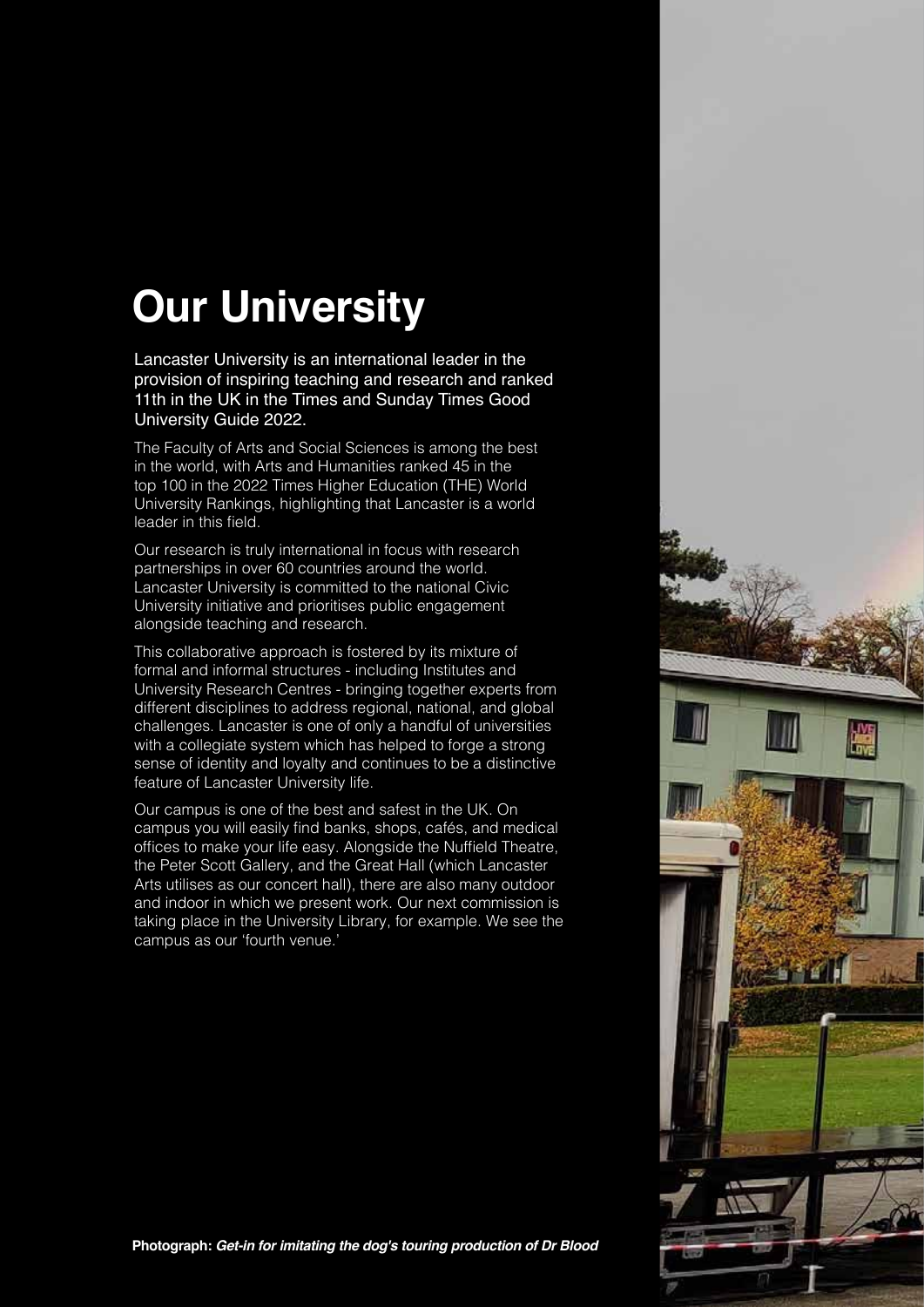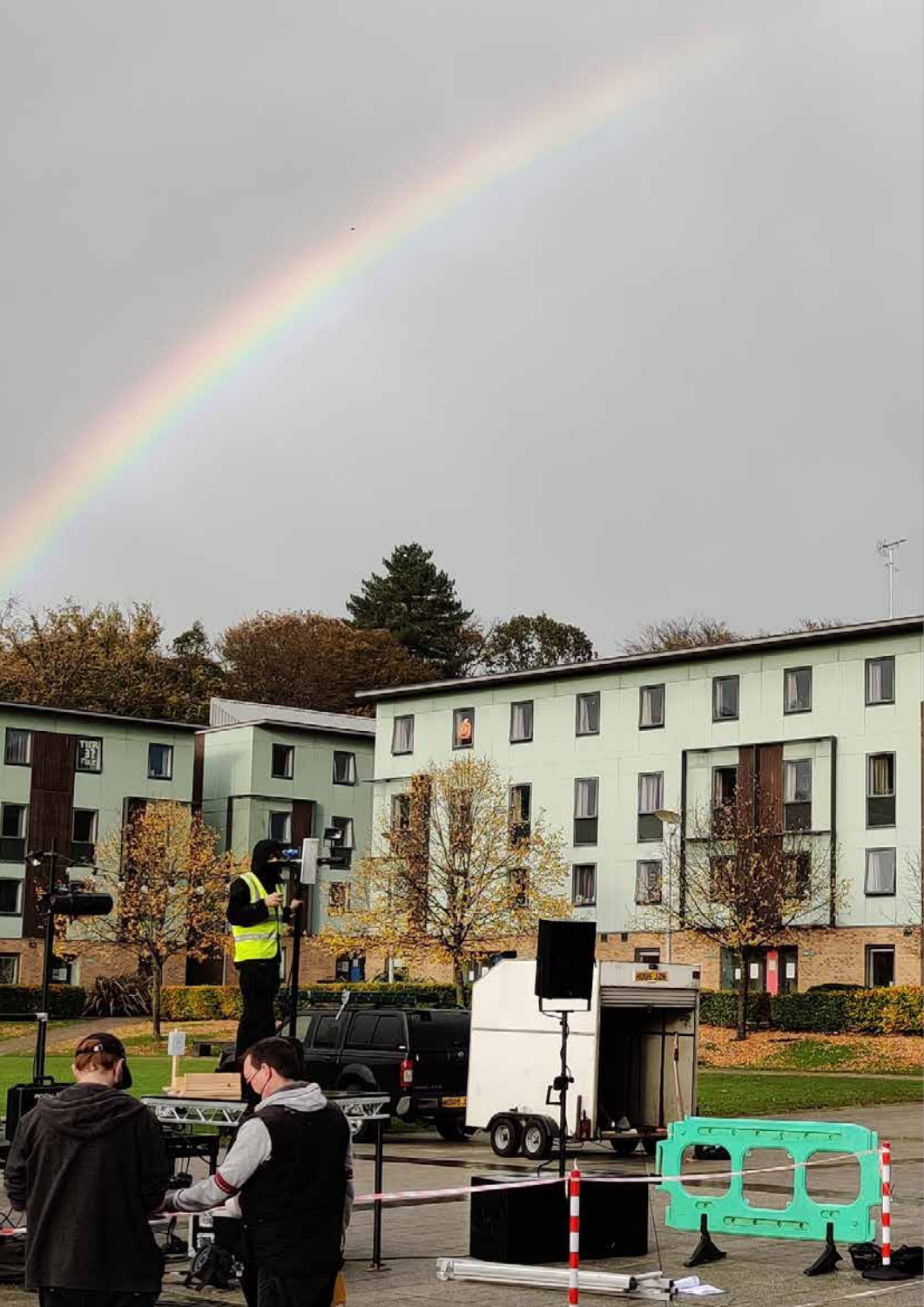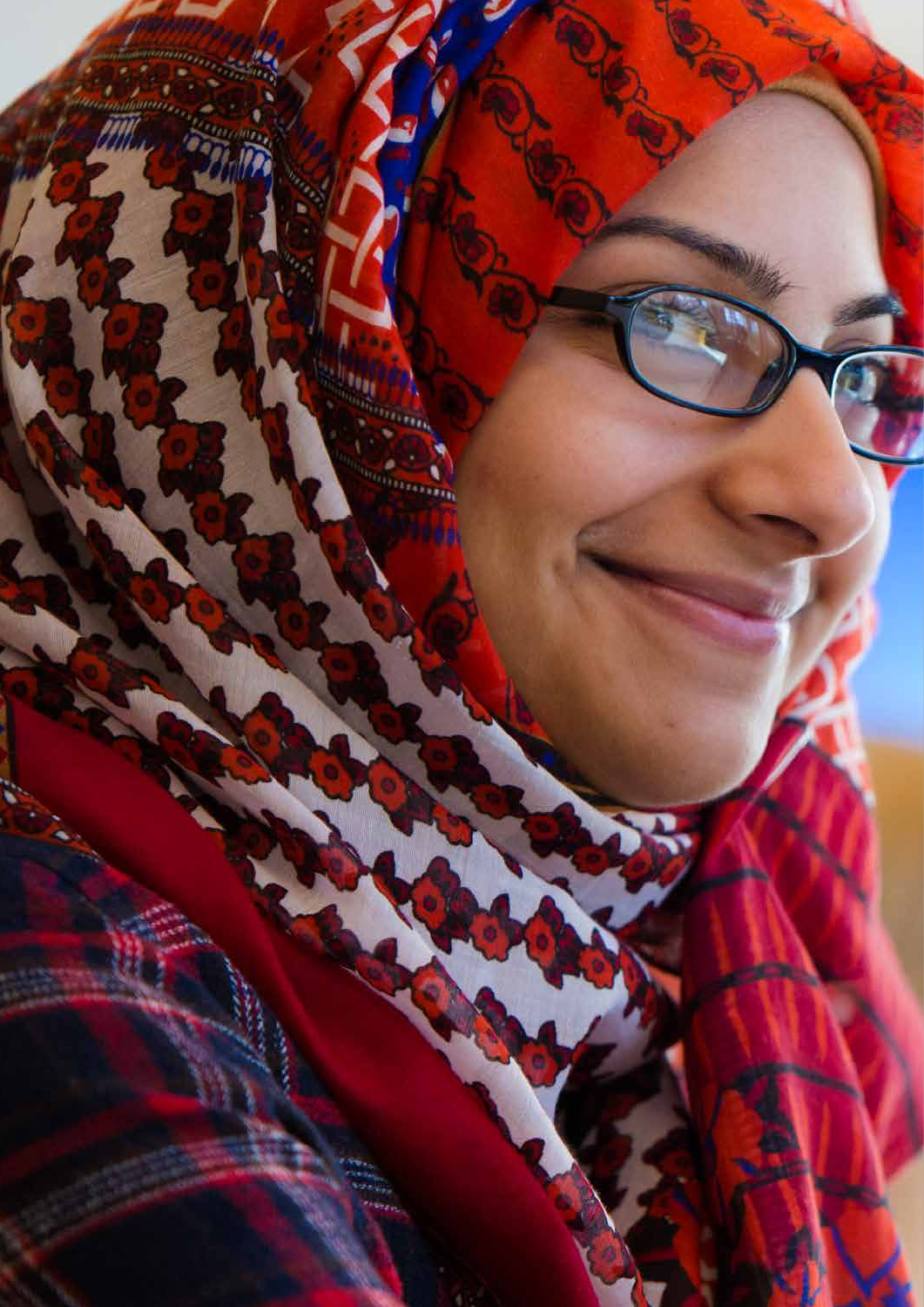

# **Our People**

Lancaster's success depends on talented, creative and committed people who work hard to make this University so special and distinctive.

Our vision for the future is to be a sustainable and an academically excellent institution recognised as one of the leading universities in the world.

You will be joining a university which is amongst the best on any objective measure, but also modern, forward thinking, and quick and nimble in adopting the latest developments in teaching and research.

Lancaster University is committed to attracting, developing and retaining the best staff, celebrating equality and diversity, and recognising how all staff contribute to and enhance the overall success of the University. Our People Strategy 2020 clearly articulates that the core strength of the university is our people.

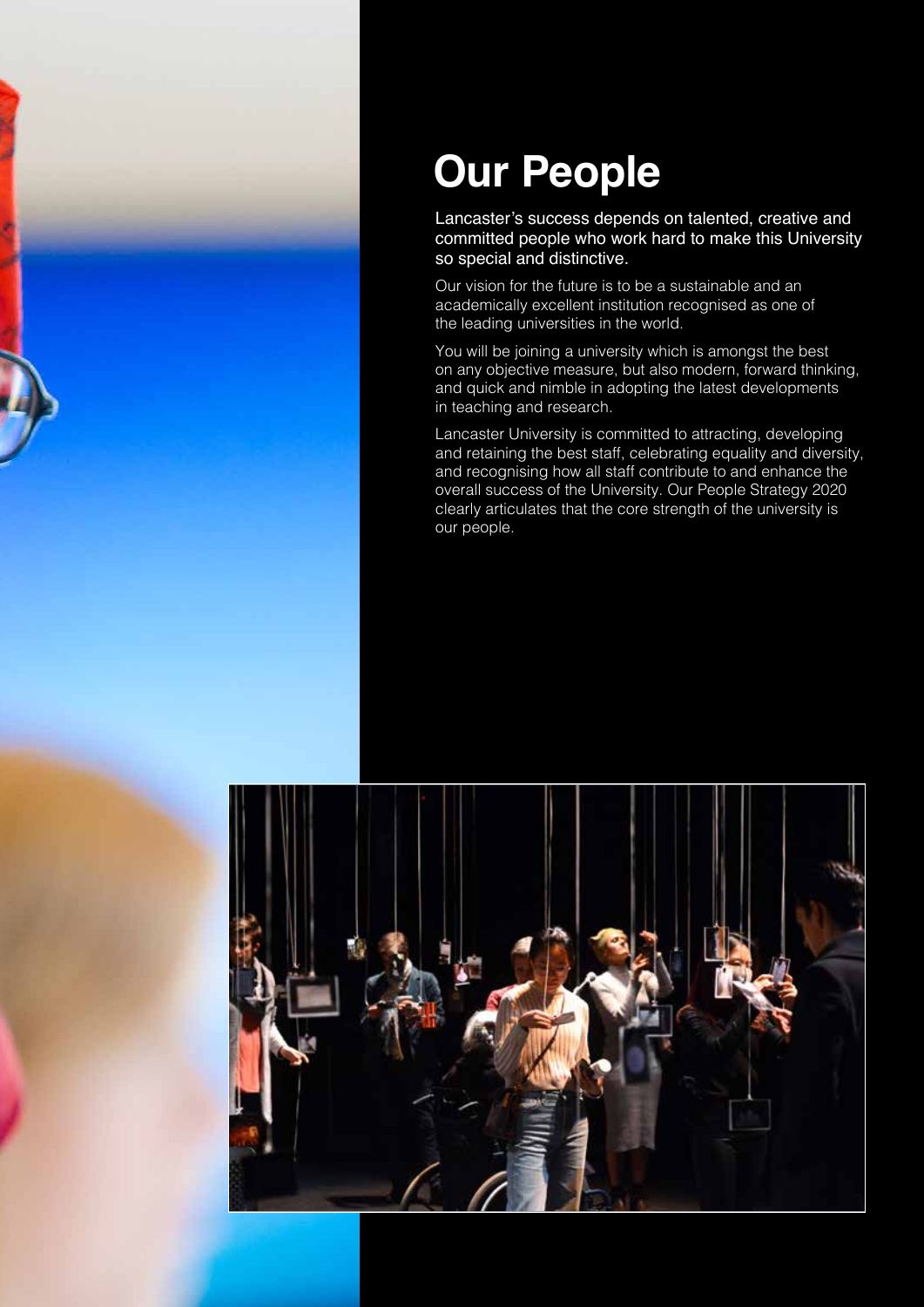# **About Lancaster**

Lancaster District is a thriving and growing cultural community and Lancaster Arts plays a key role both locally and regionally in the cultural ecology. The district of Lancaster has a long and diverse history, having gained its first charter in 1193. In the heart of the city centre lies a 12th Century castle – one of the best preserved in Great Britain – which dominates the hill above the River Lune.

Lancaster itself is situated in a delightful part of North West England. The rural landscape is superb, with the Lakeland fells in full view across the expanse of Morecambe Bay. The River Lune runs along the edge of the Forest of Bowland, an area of outstanding natural beauty, past many villages, into Lancaster and to the sea. There are two National Parks, the Lake District and the Yorkshire Dales, all within a 30-minute drive. Lancaster is two and a half hours by train to London and less than one hour to Manchester airport.

Lancaster is small enough to explore on foot, but big enough to keep you entertained all day, and was recently ranked as one of the top ten most vibrant cities in the UK (the Experian Vibrancy Report), thanks to its established arts scene and student population. It offers excellent shopping, cinemas, theatres, and restaurants, with many well preserved older buildings. The area is also well served with state, private and church schools.

Lancaster and Morecambe have a burgeoning and dynamic cultural scene with several National Portfolio Organisations such as Ludus Dance and More Music. The District Council have identified culture as a key priority and recently adopted local museums and there are many heritage projects, often partnered with the university. Lancaster University is fortunate to have the renowned Ruskin Archive, housed at the Ruskin Library. Music festivals are growing in scale and ambition and there is a lively dance ecology.

The annual light festival, Light Up Lancaster grows from strength to strength. The Storey offers gallery and studio spaces as well as office space for freelancers of which there are many and innovative community-based arts organisations have recently emerged. Lancaster University has a formal relationship with the Dukes and we frequently collaborate on city-wide initiatives. It is a unique moment in Lancaster and Morecambe where there is everything to play for.

Photo: Mim Suleiman in pop up concert in Lancaster



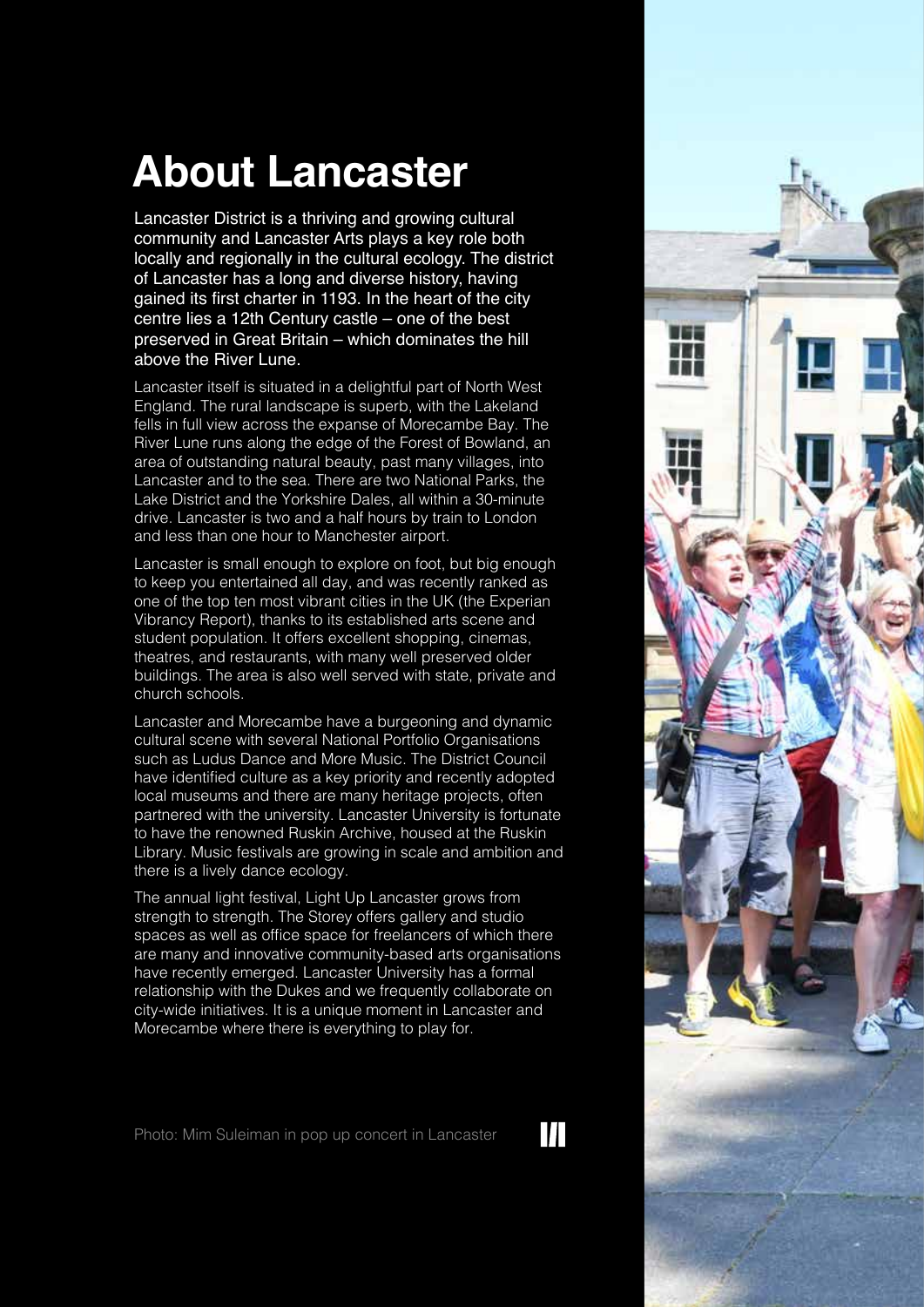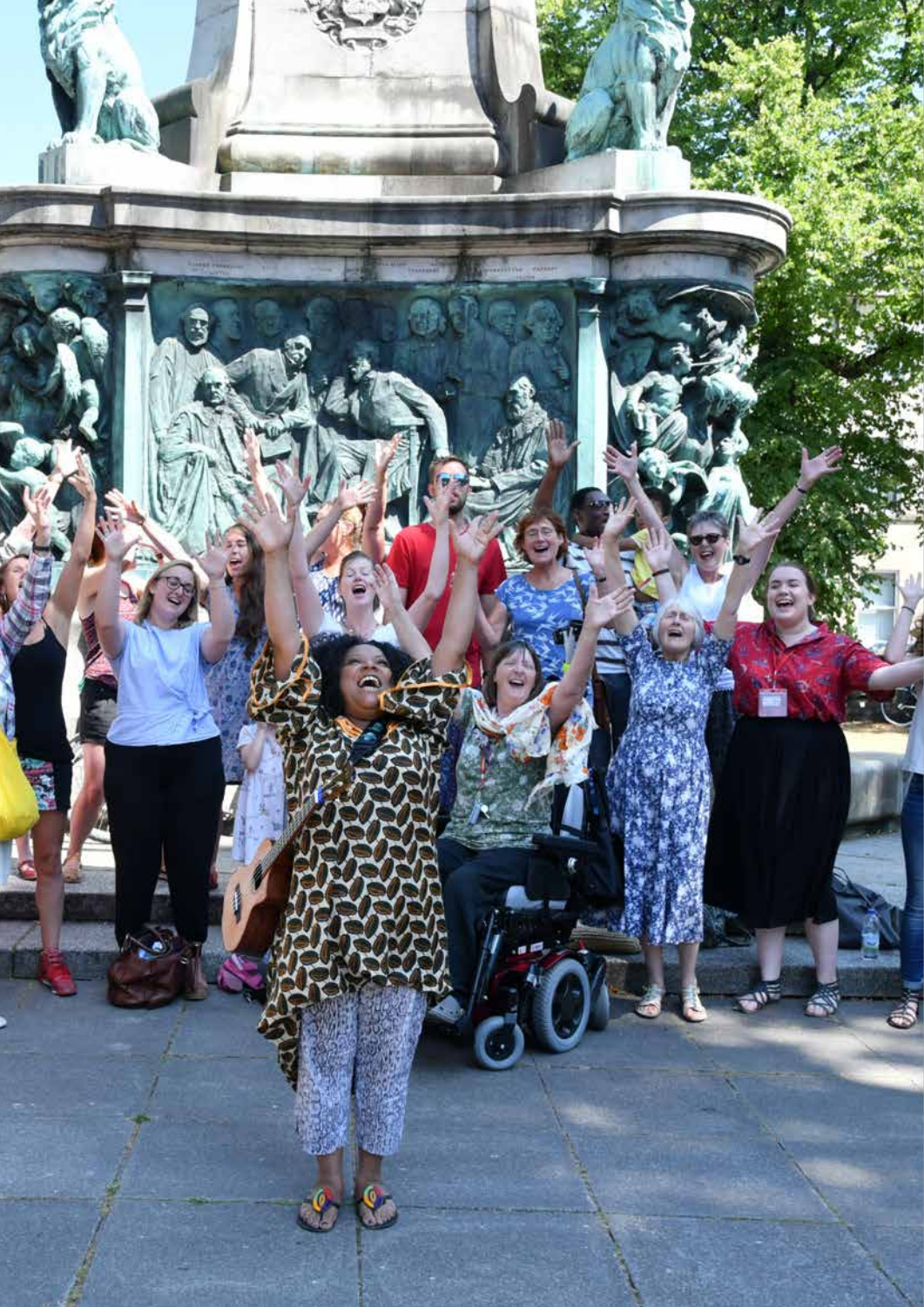# **The Role**

Lancaster Arts is excited to be recruiting a new member of our senior leadership team, leading our creative team, and helping us shape a new future as a combined arts organisation of Arts Council England. The Curator is responsible for the visual arts programme, be this in the Peter Scott Gallery, the campus or in the city of Lancaster and Morecambe, as well as with regional, national, and international partners. This role oversees the care and maintenance of the University Art Collection, ensuring its sustainability and capability to grow and flourish.

Lancaster Arts has been part of the combined arts portfolio of Arts Council England for almost 15 years with a renowned reputation for cutting edge arts practice in all art forms. We are proud of our support for artists exploring new directions for their work and fostering new relationships with arts professionals, colleagues at the university and particularly with people who have nothing to do with the arts. You will have a high degree of relational skills for working with a broad range of people, and a track record for maintaining ongoing relationships with artists and producers over a period of time.

For further details about the role please visit www.lancasterarts.org/get-involved/jobs-atlancaster-arts/

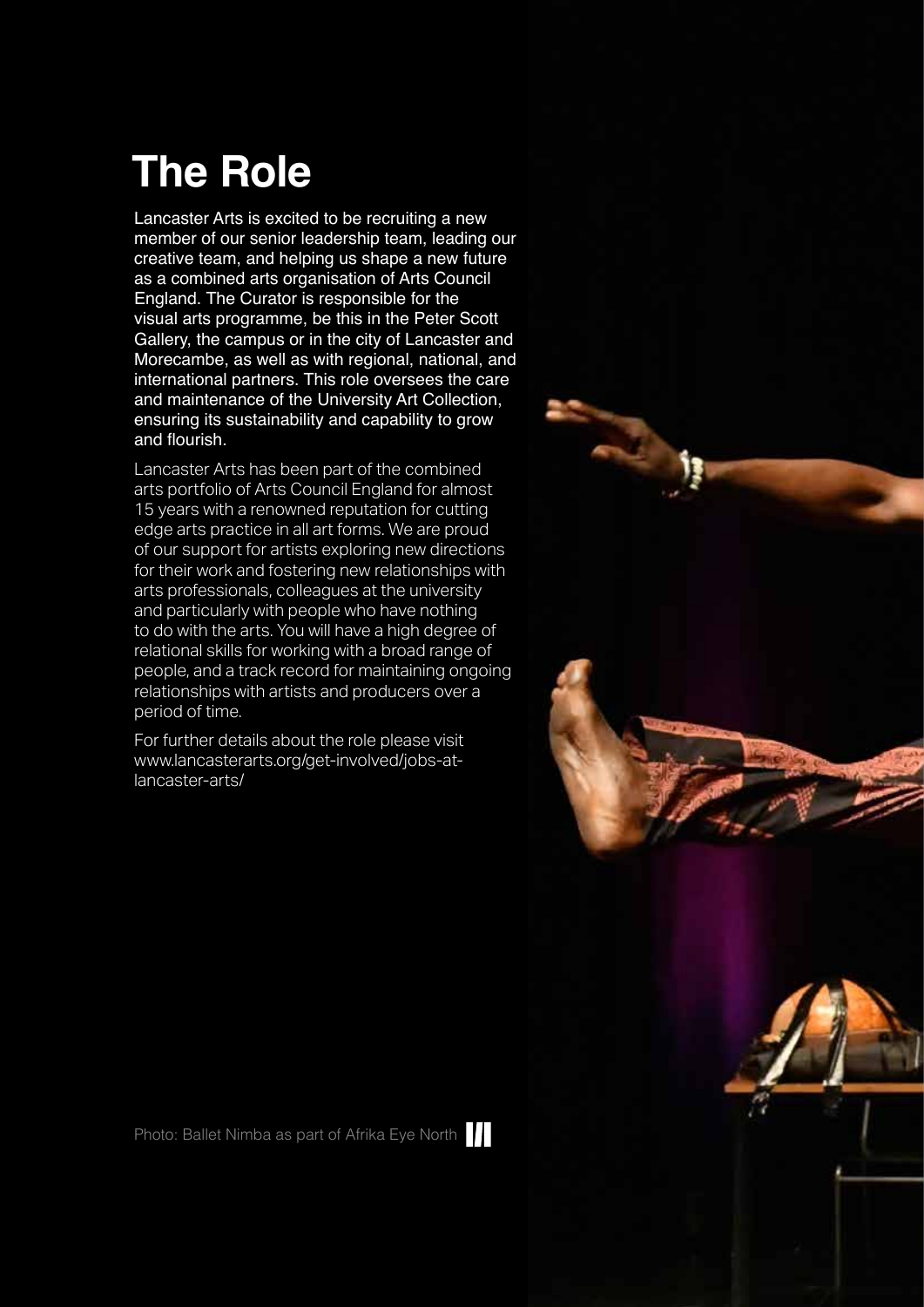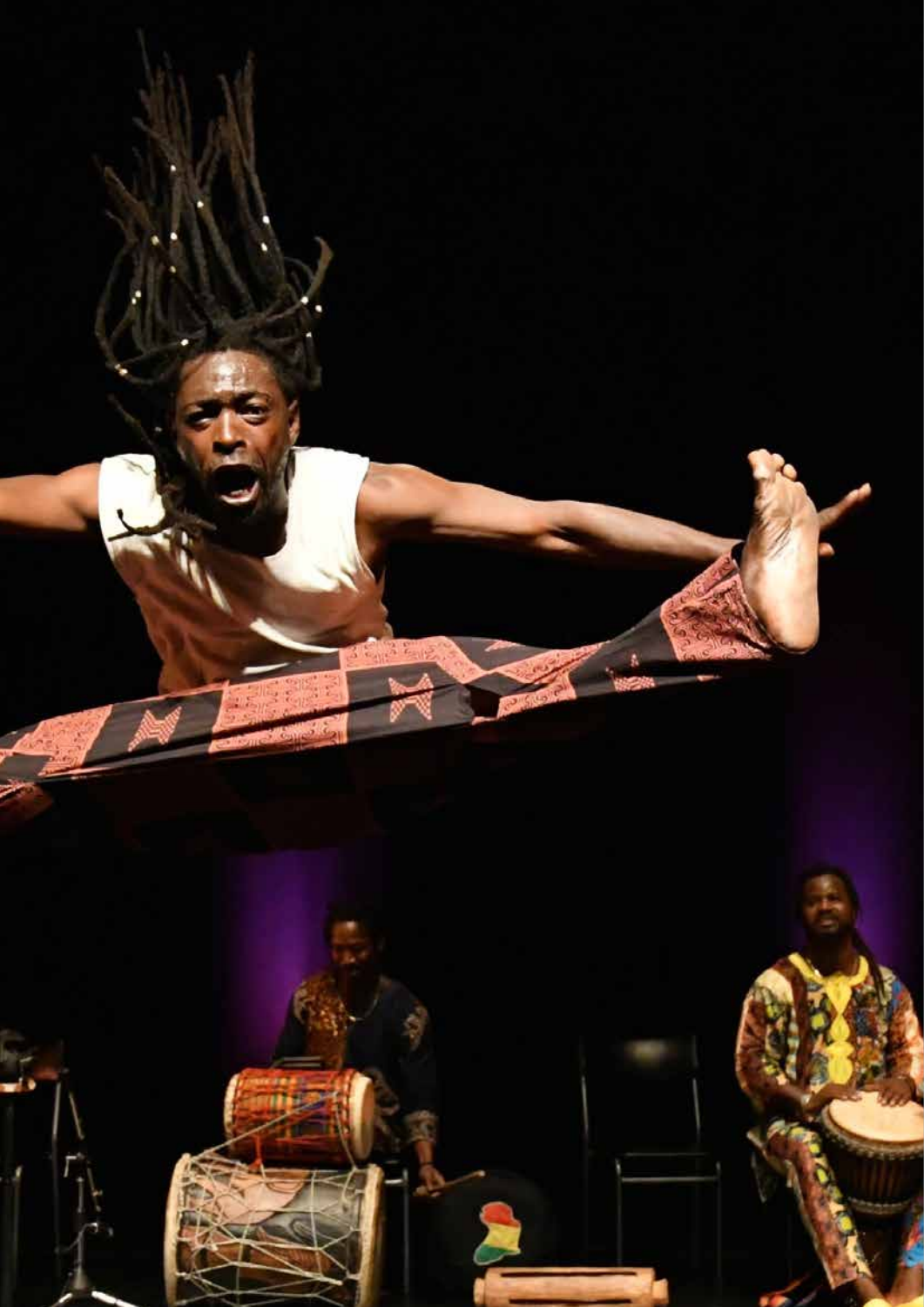## **Employee Benefits and Reward Package**





The role attracts a highly competitive starting salary. Further salary progression will also be achievable through annual increments, with faster progression available based upon performance in the role.

#### Pension

For this role the University offers the opportunity to join the Universities Superannuation Scheme (USS).

#### Relocation

For those relocating nationally or internationally a generous relocation package is available.



### Flexible Benefits

All staff are eligible to participate in the University's sector-leading flexible benefits scheme. The scheme provides staff with the opportunity to purchase benefits at discounted rates and also to take advantage of tax and national insurance savings on some of the benefits chosen.

#### The current benefits include:

- Childcare Vouchers
- Pre-School Centre
- Cycle to Work scheme
- Season Ticket Loan
- Low Emission Cars
- Charitable giving
- Shopping discounts
- Dental insurance
- Health cash plan
- Sports Centre membership
- Lancaster and external courses
- Professional Bodies' membership fees
- Car parking
- Subsidised annual bus pass
- Discounted staff dining card
- Local retail discount card
- Theatre membership
- Home technology
- Additional annual leave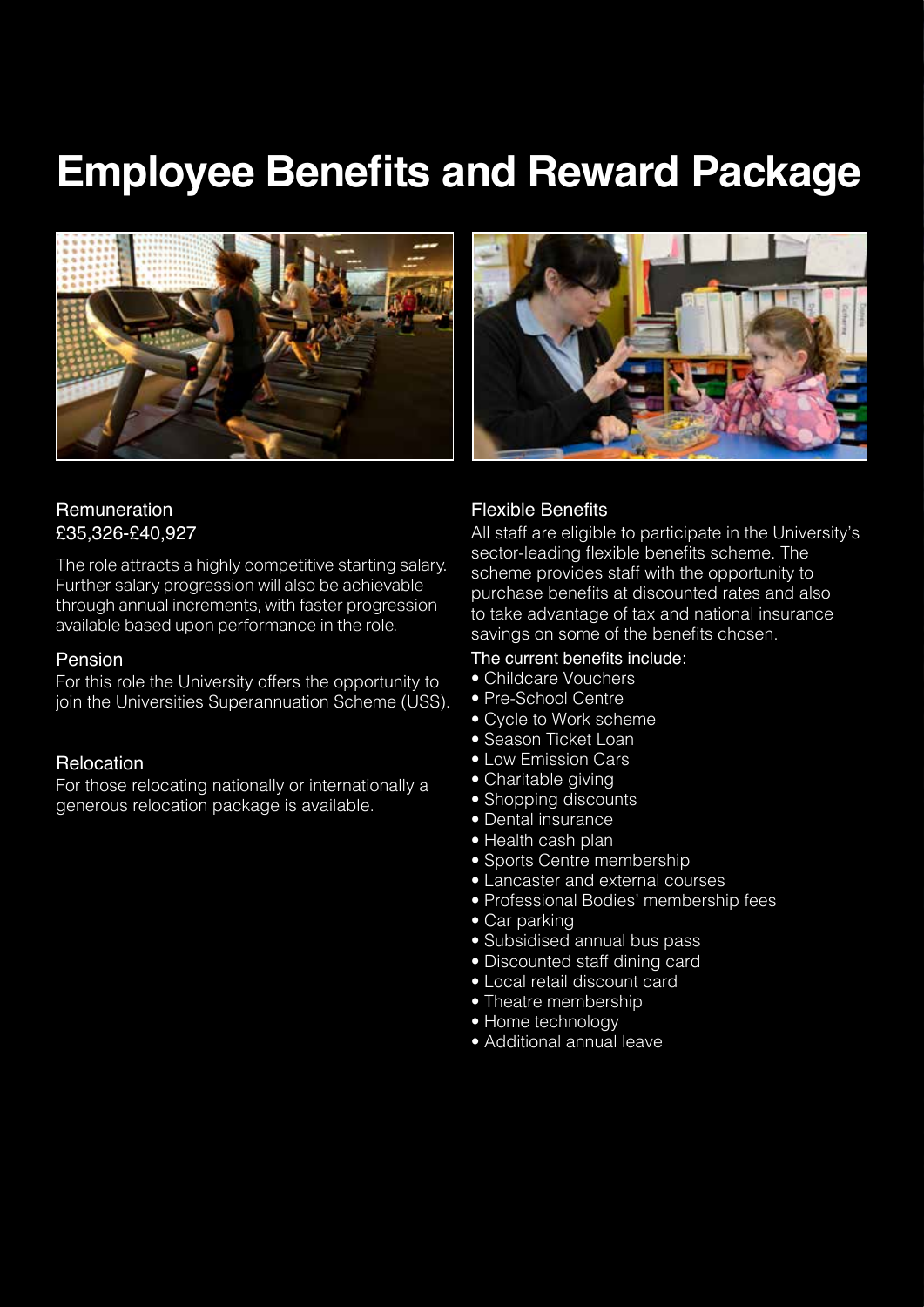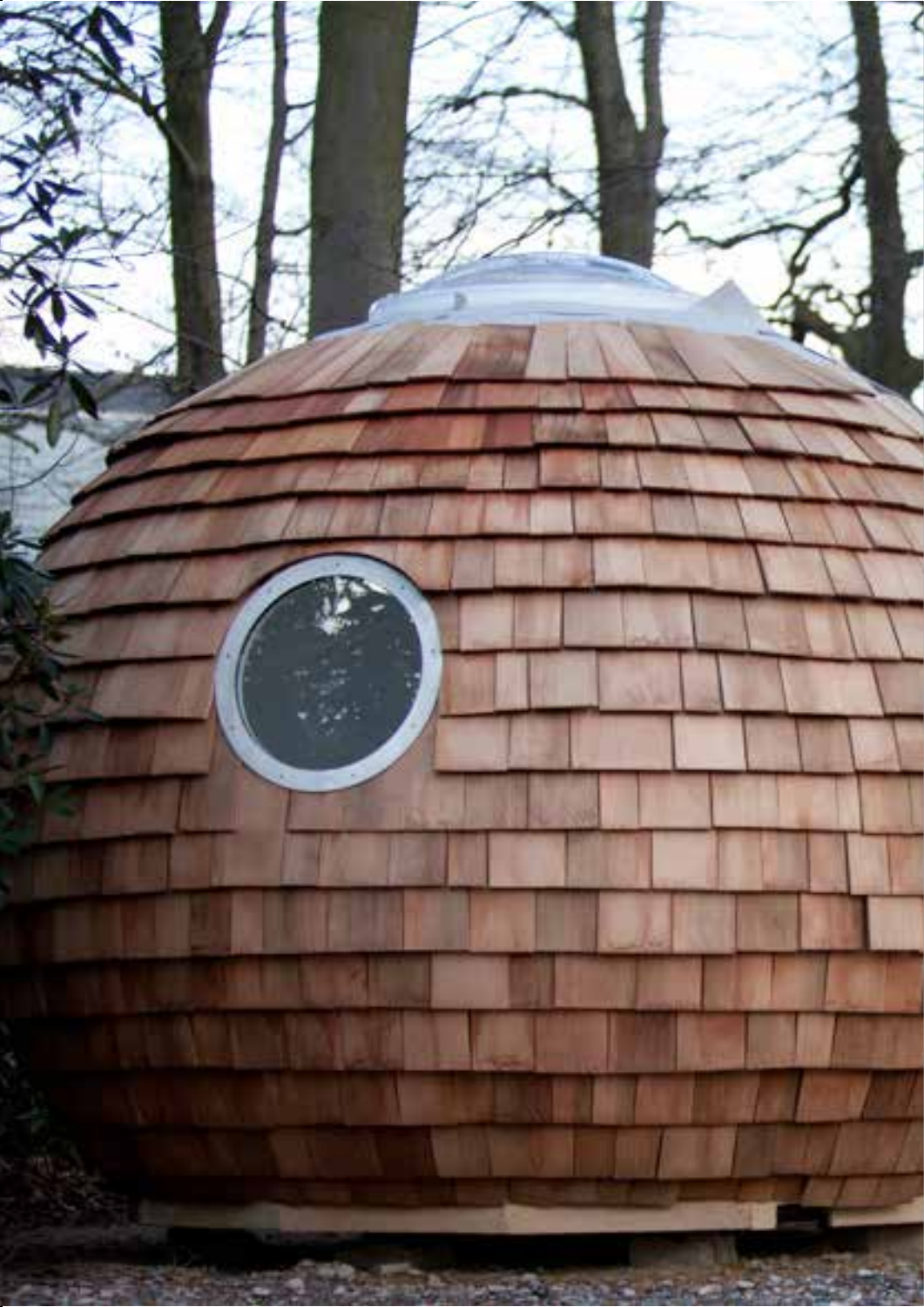# **Process**

If you wish to discuss the role or have any questions regarding the application, please contact our Director, **Jocelyn Cunningham** at **jocelyn@lancasterarts.org**

Lancaster Arts is committed to attracting and recruiting diverse candidates, particularly from communities who are currently less represented in the North West, particularly disabled, D/deaf and/or neurodivergent people and those from black, Asian and ethnically diverse backgrounds and we particularly encourage applications from people in these groups. We will guarantee an interview to disabled candidates who meet all essential criteria.

Applications should be made online at **https://hr-jobs.lancs.ac.uk/**

Applications should consist of the completed online application form addressing the criteria in the job description with a covering letter.

Closing date for receipt of applications is **13th March 2022 at 12 midnight**.

Interviews will be on **24th March 2022**. We would like to meet all shortlisted candidates the day before (**23rd March 2022**) for a walk around the campus and a chance to meet the team. Lancaster Arts would pay for your accommodation on campus. This is likely to take place in the afternoon of the 23rd to allow for travel.

# **Recruitment Statement**

The role will be located in Lancaster and there is a requirement that successful candidates will live within commuting distance of the Lancaster University Bailrigg campus. If this might involve a re-location for you, it is of course important that candidates consider how the move might affect anyone who may accompany you (for example, early consideration may need to be given to local schooling, housing and other employment opportunities where other family members are involved, as early as possible). We will support you as much as possible with this and are happy to discuss any concerns you may have.

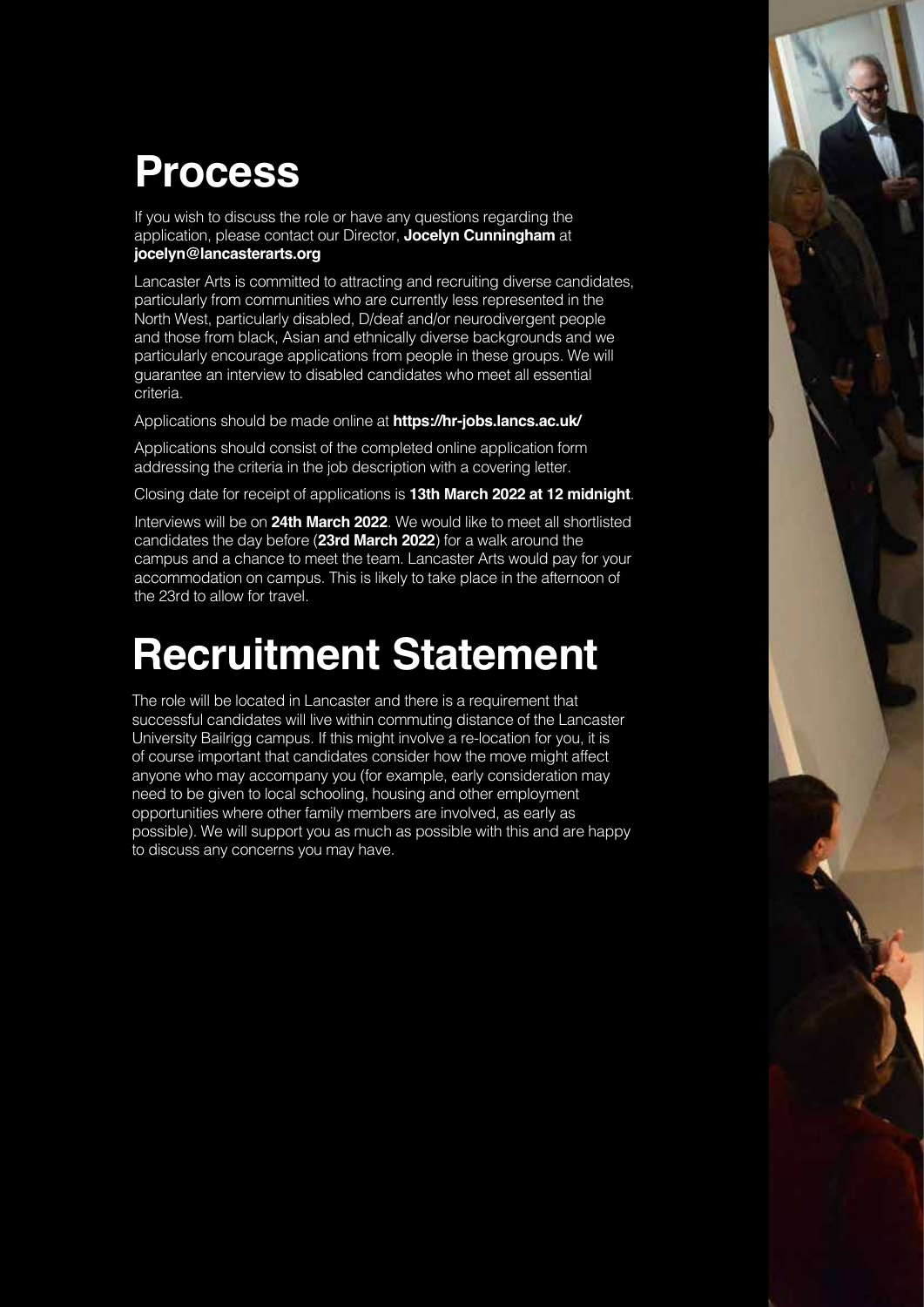